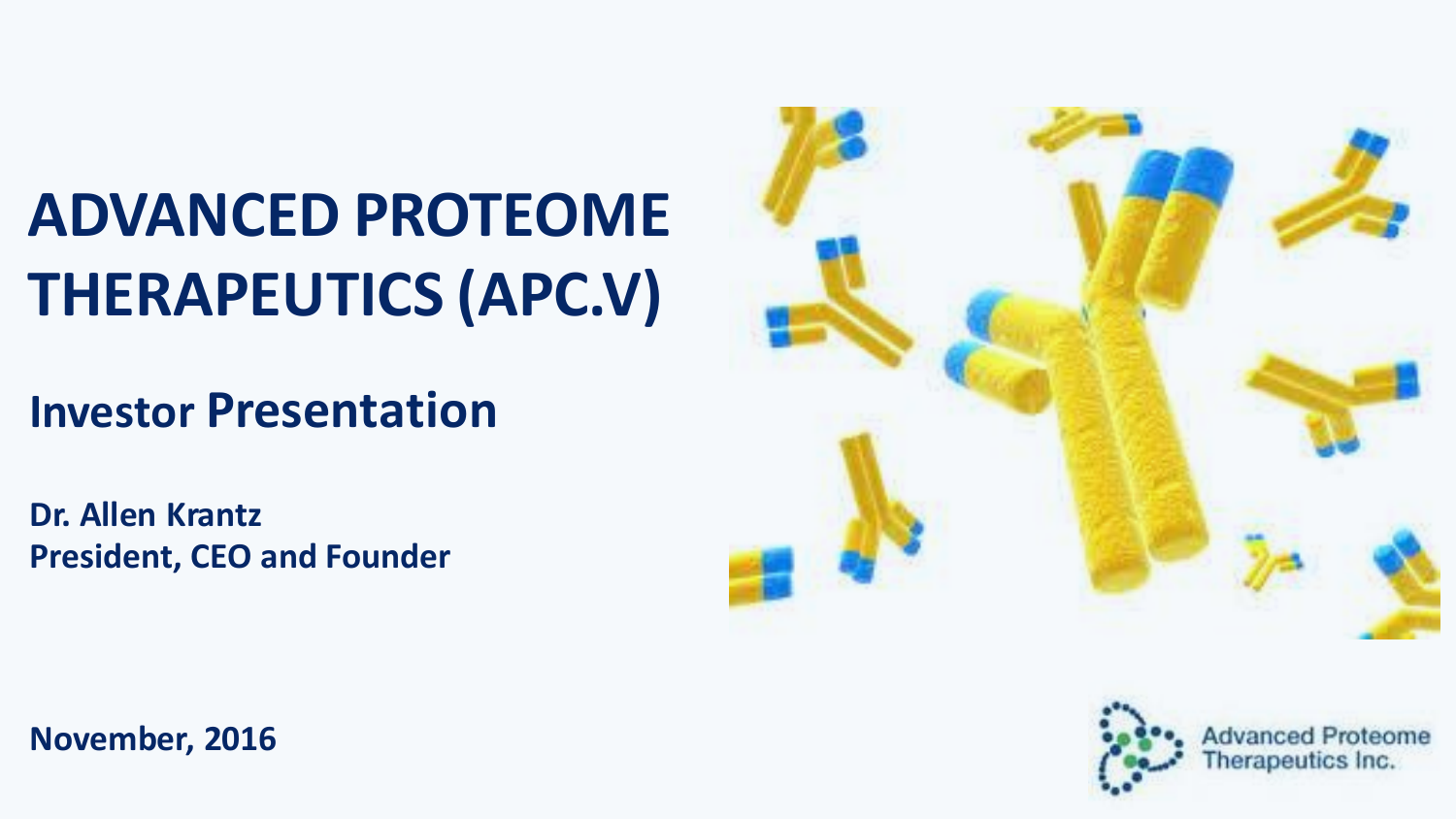### Forward Looking Statements

Certain written and oral statements included in this presentation may constitute "forward-looking information" which reflect the current expectations of Advanced Proteome Inc. This information reflects Advanced Proteome's current beliefs with respect to future events and are based on information currently available to management. Forward-looking information involves significant known and unknown risks, uncertainties and assumptions. Many factors could cause actual results, performance or achievements to be materially different from any future results, performance or achievements that may be expressed or implied by such forward-looking information. Should one or more of these risks or uncertainties materialize, or should assumptions underlying the forwardlooking information prove incorrect, actual results, performance or achievements could vary materially from those expressed or implied by the forward-looking information contained in this presentation. Although forward-looking information contained in this presentation is based upon what Advanced Proteome believes to be reasonable assumptions, management cannot assure investors that actual results, performance or achievements will be consistent with this forwardlooking information and cautions that undue reliance should not be placed on the forward-looking information. The forward-looking information is made as of the date of this presentation and Advanced Proteome does not assume any obligation to update or revise it to reflect new events or circumstances, except as required by law.

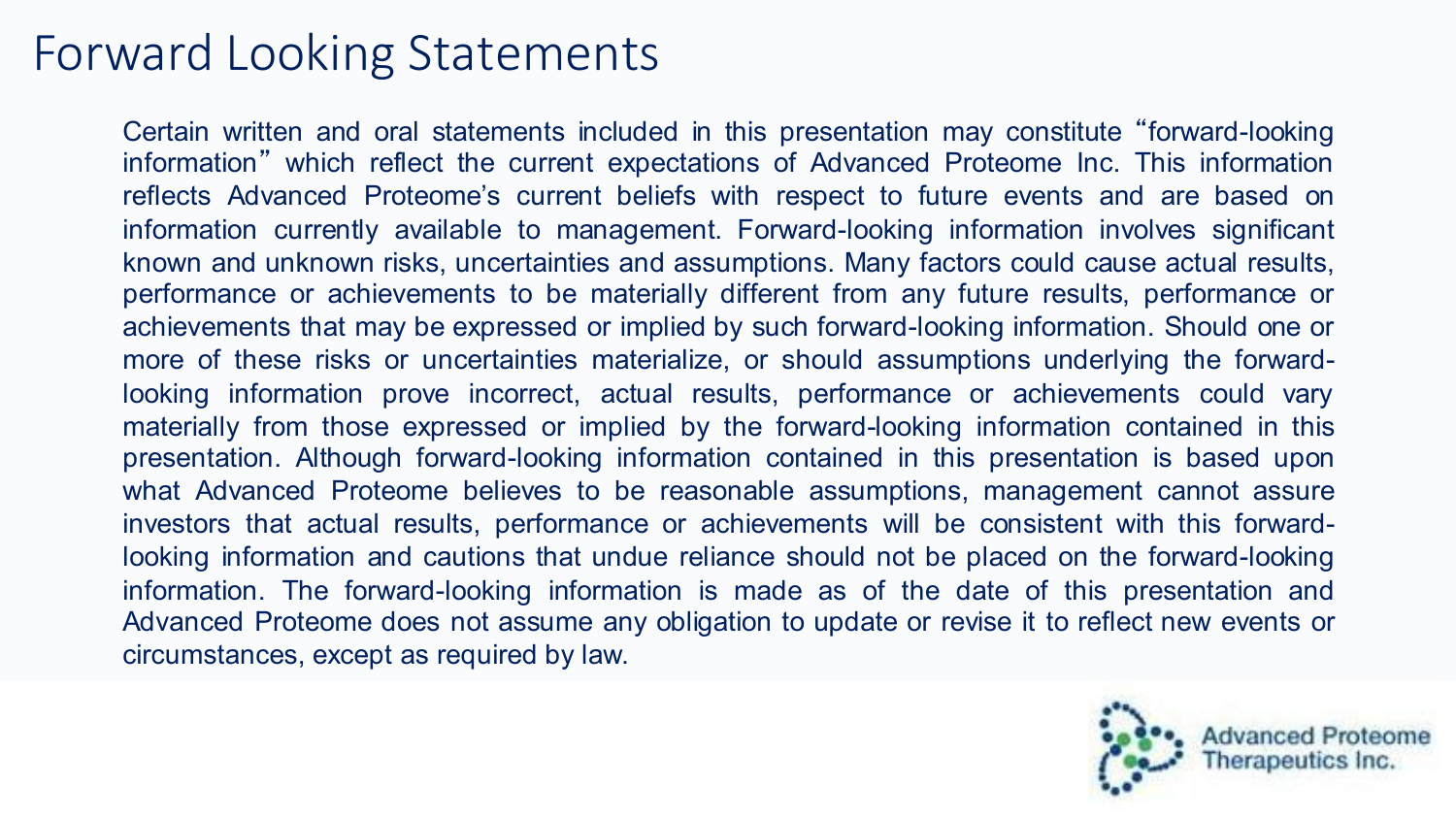### Cancer is Where the Action is…..

20M USA Cancer Patients

US Spend on Cancer Therapies \$38B

WW Spend on Cancer Therapies \$110B

### **Cancer Deals Lead the Pack**

Cancer 24%

> 13% Infectious Disease

> > 10% Neurology

> > > 7% Auto Immune and Inflammatory

**Preponderance of cancer deals are signed during the discovery or preclinical phases!**

**40%** of adults will be diagnosed with cancer in their lifetimes!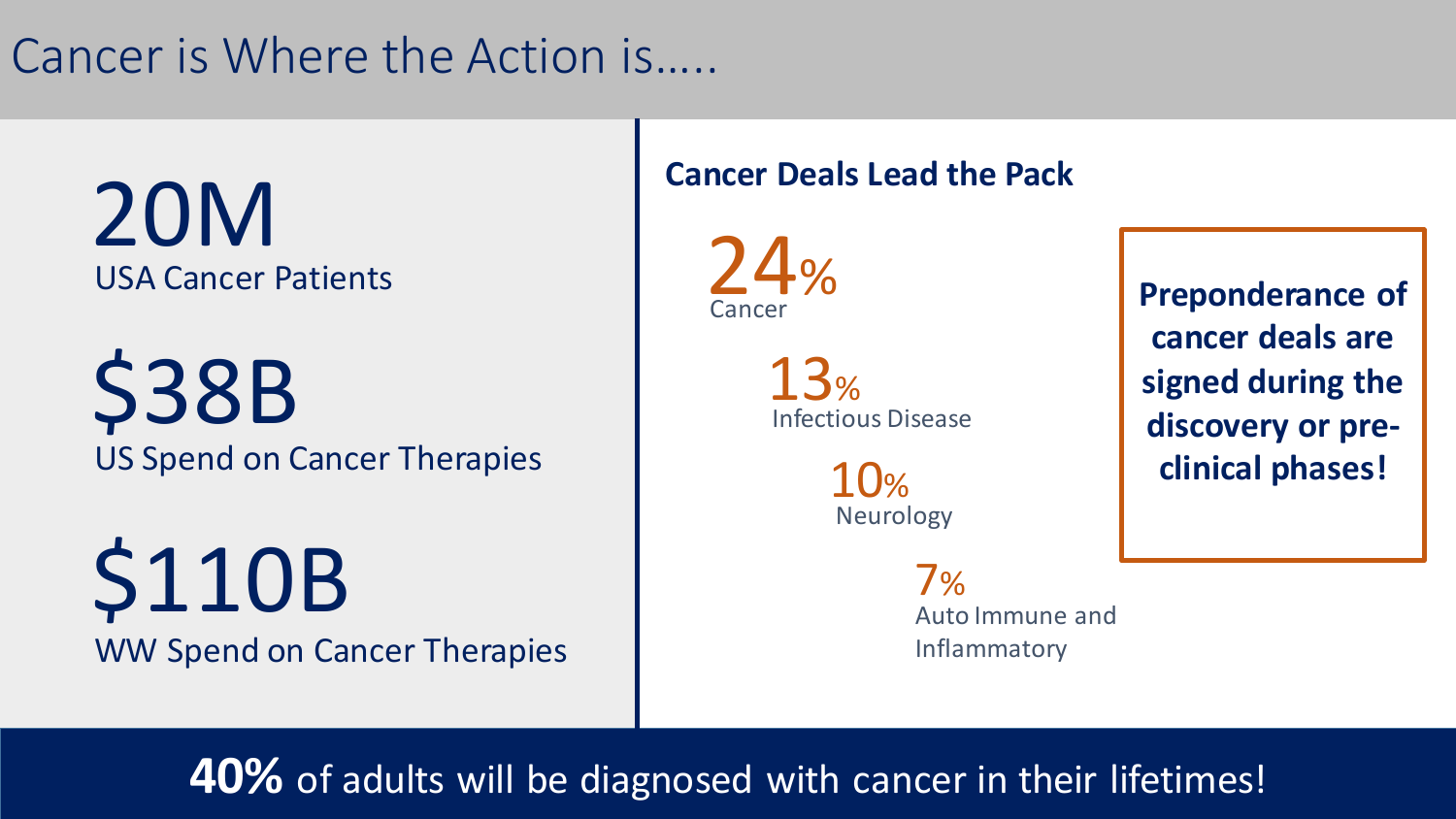### Cancer Treatment is Evolving…



A new generation of cancer therapy: ADC targeted therapy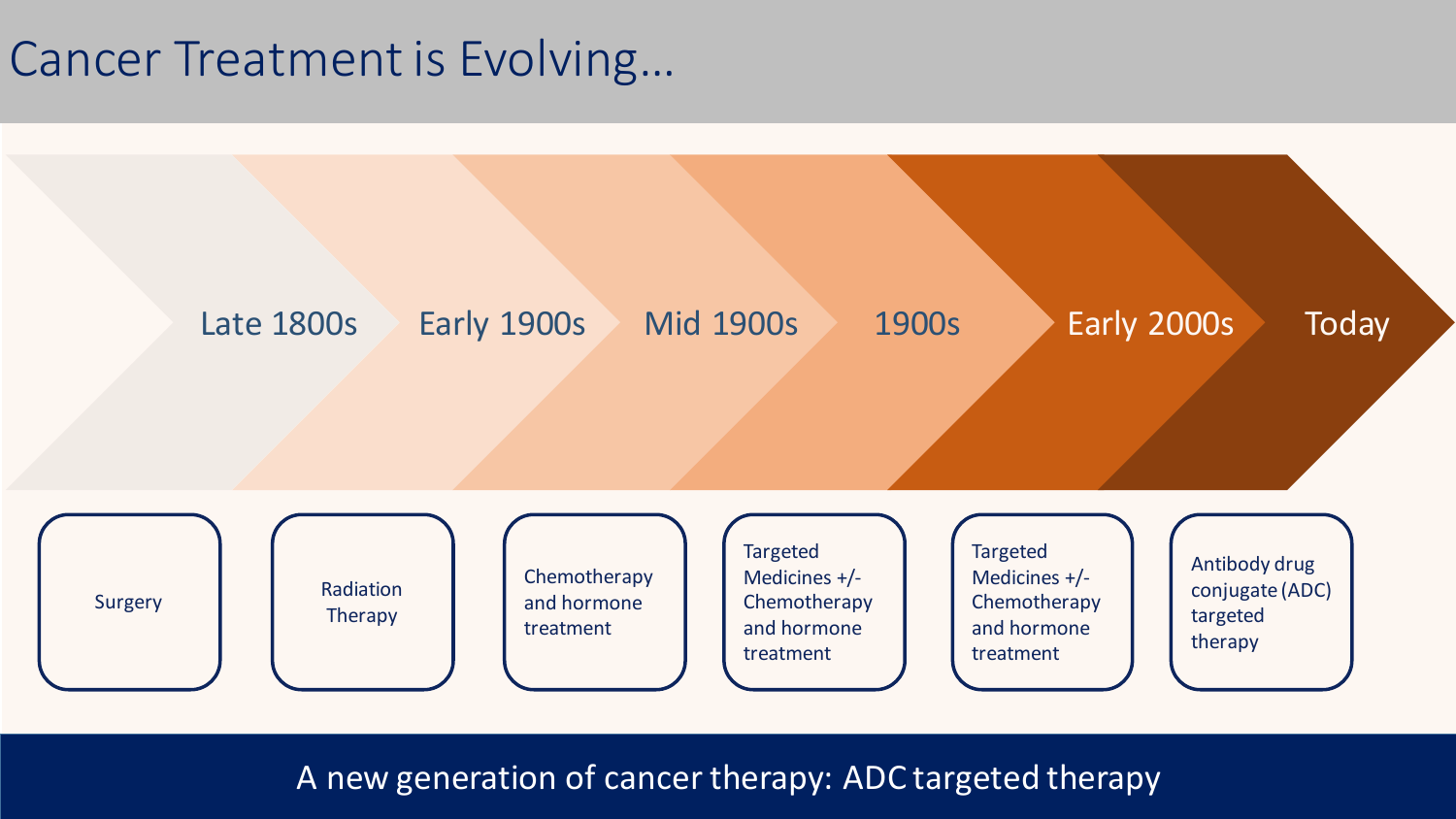### Current Standard of Care - Chemotherapy





Chemo Drug Cancer Cells

Toxic chemo drug affects both cancer cells and healthy cells

- Very high morbidity
- Kills cancer and healthy cells
- Resistance develops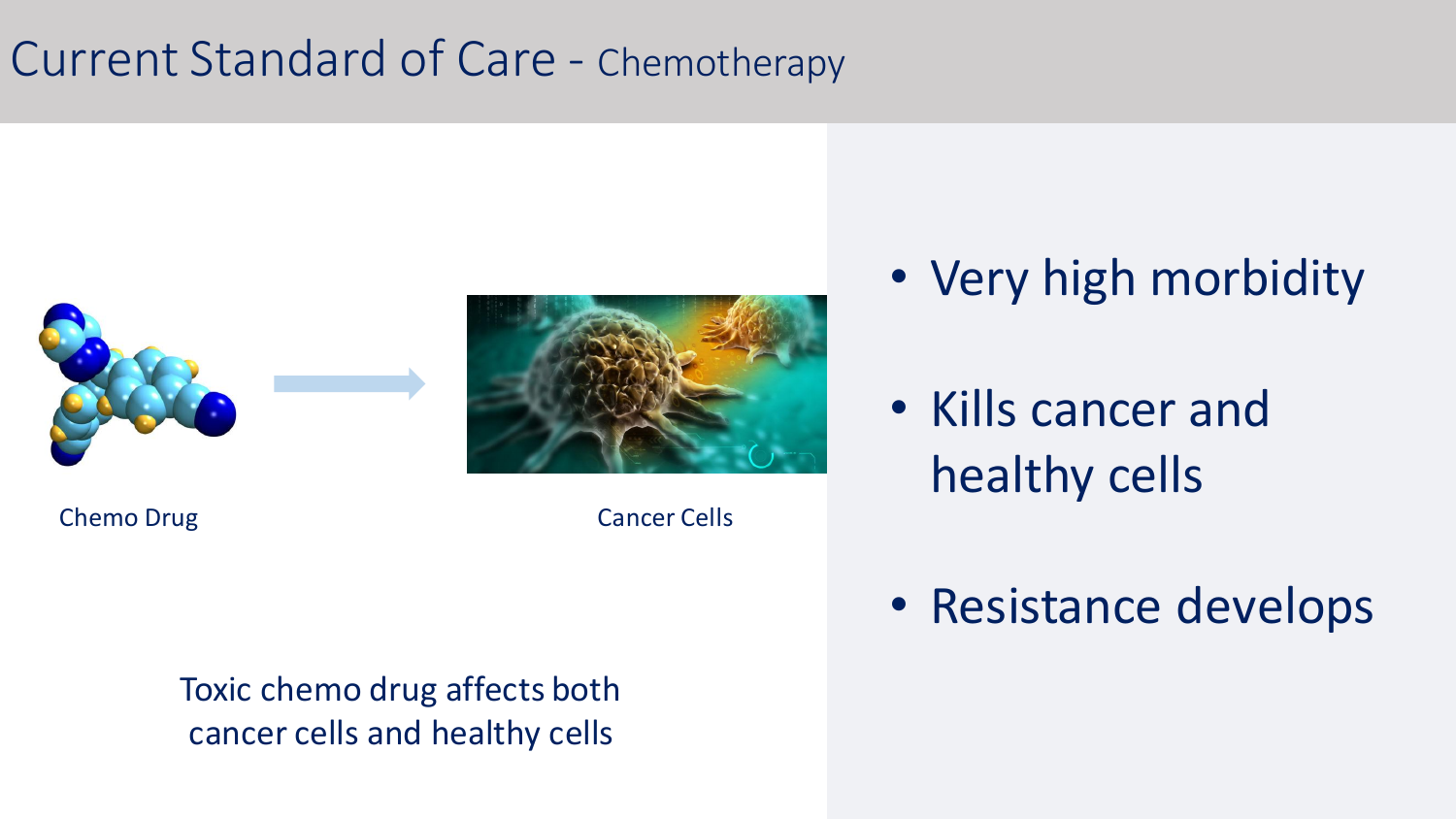### Advancement in Treatment– ADC Targeted Therapy



Allows drug to be **delivered** directly to specific cancer cells, reducing toxicity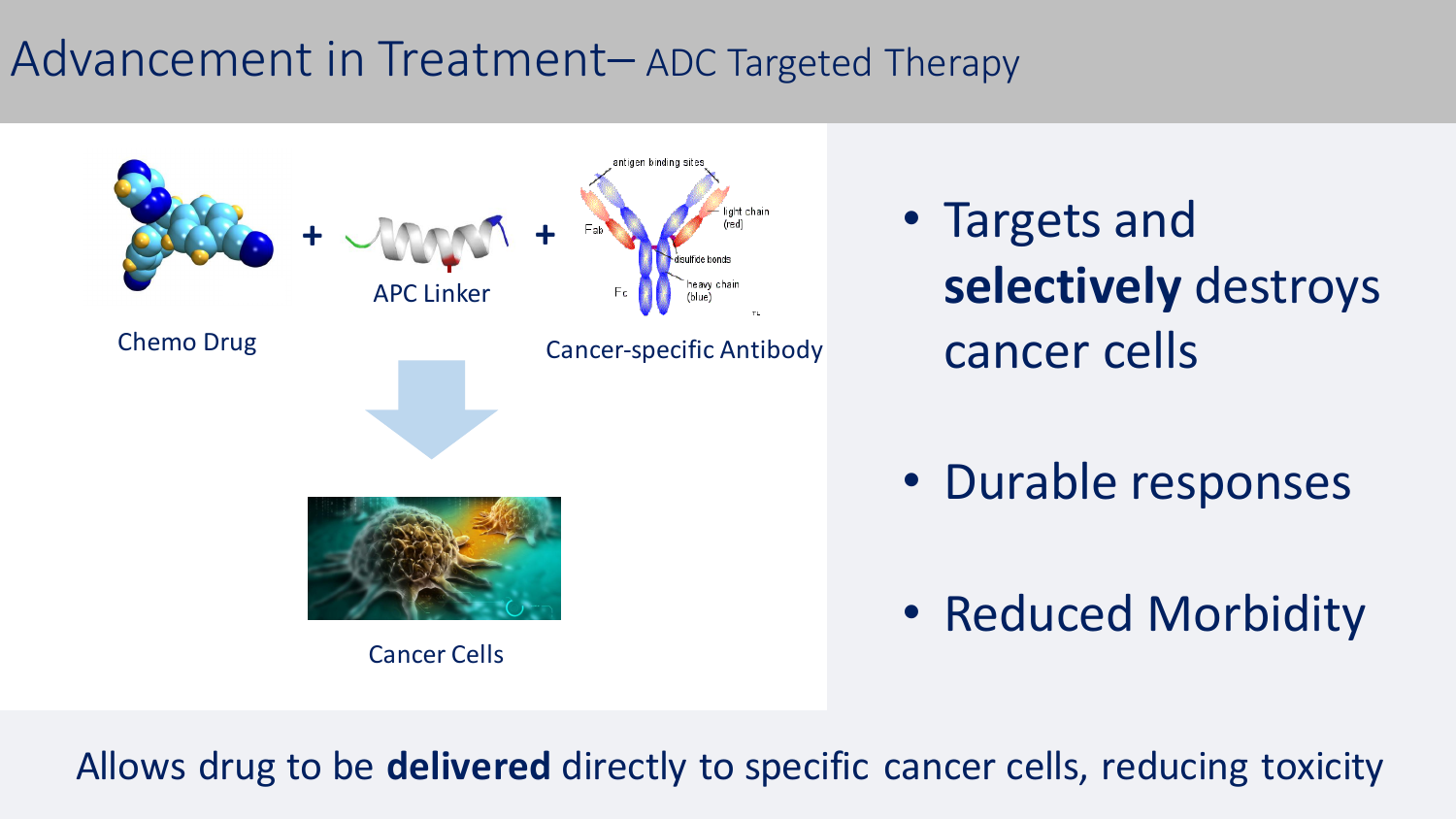## Antibody Drug Conjugates: The Challenge

### Major Problems Today

### Antibody-Drug Ratio

- Marketed ADC's are grossly impure
- Very difficult to control and reproduce mixtures
- Difficulties separating preferred ADC from suboptimal Ab forms in mixture

1) Toxicities have resulted post-market

2) Each batch produces a mixture of ratios

3) High manufacturing costs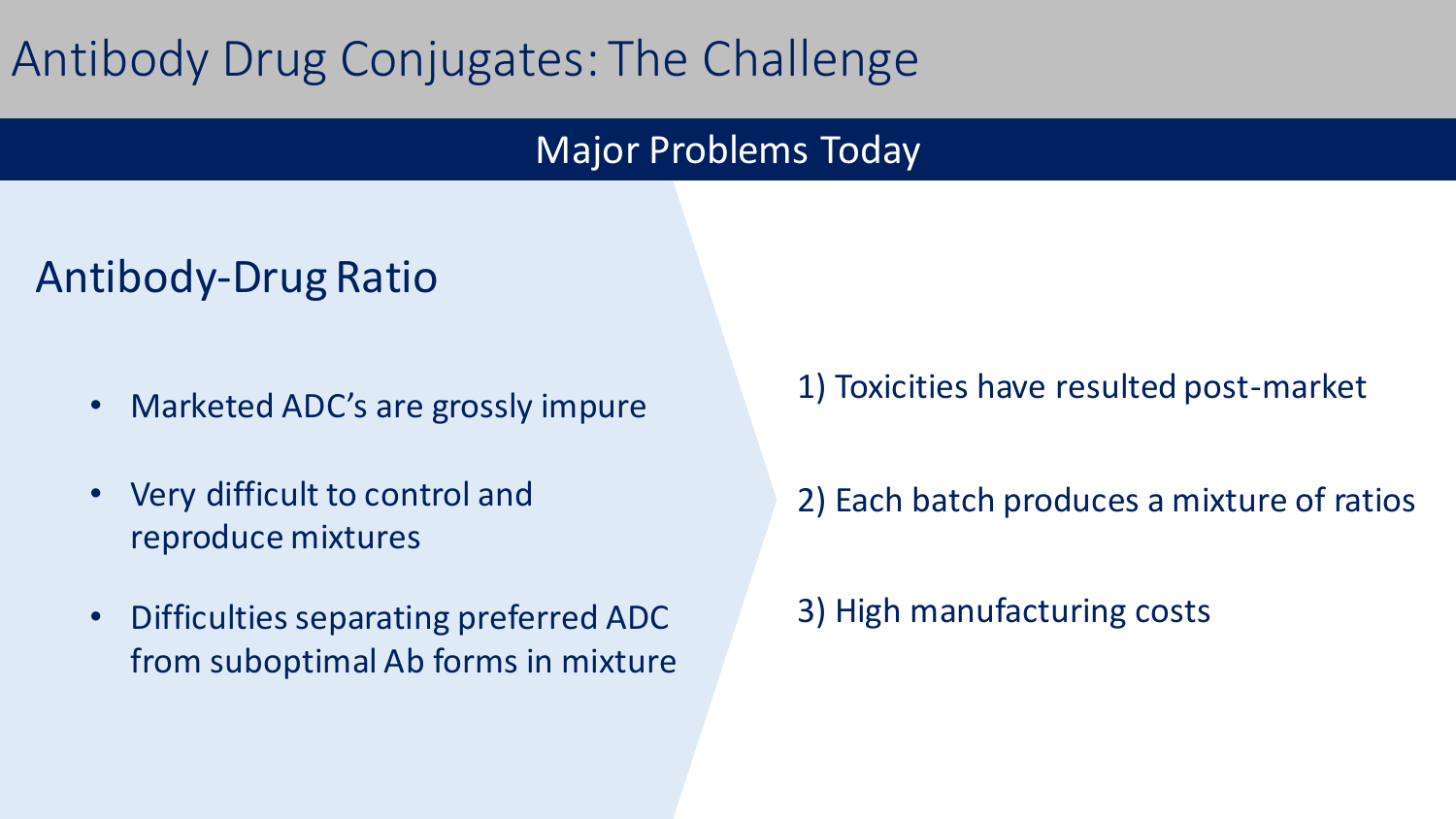### Advanced Proteome's Vision

Site-specific labeling of antibodies

Create pure & homogeneous product 1) Easier to manufacture

2) Cheaper to manufacture

3) Lower toxicity than chemo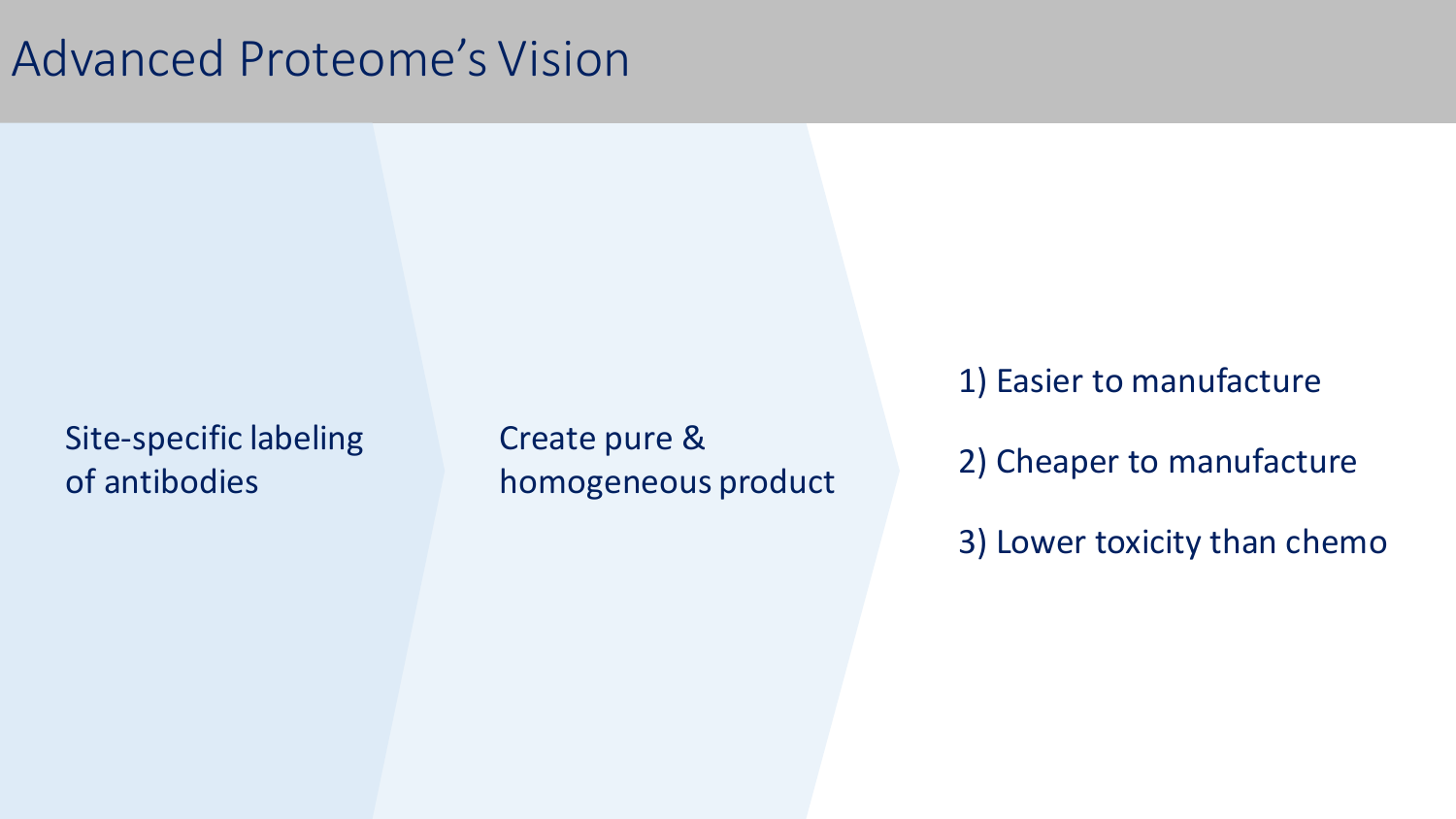### APC's Focus – Site Specific Labeling of Proteins

#### Annexin Protein Conjugate

#### Human Serum Albumin Conjugate



### APC has developed unique site-specific methods for labeling proteins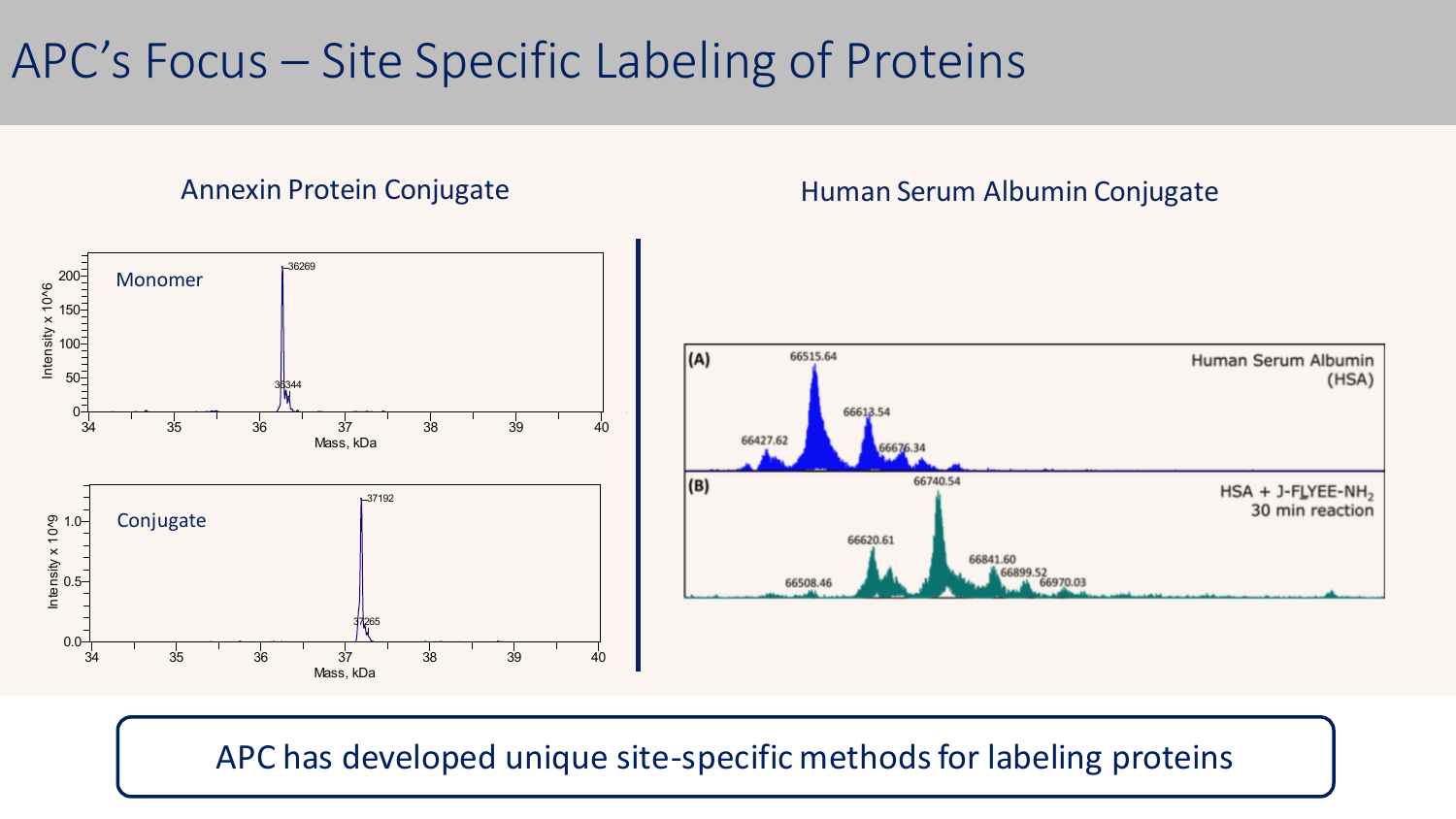## APC's Site Specific Labeling Approach



**Develop capabilities to attach any payload to any such antibody**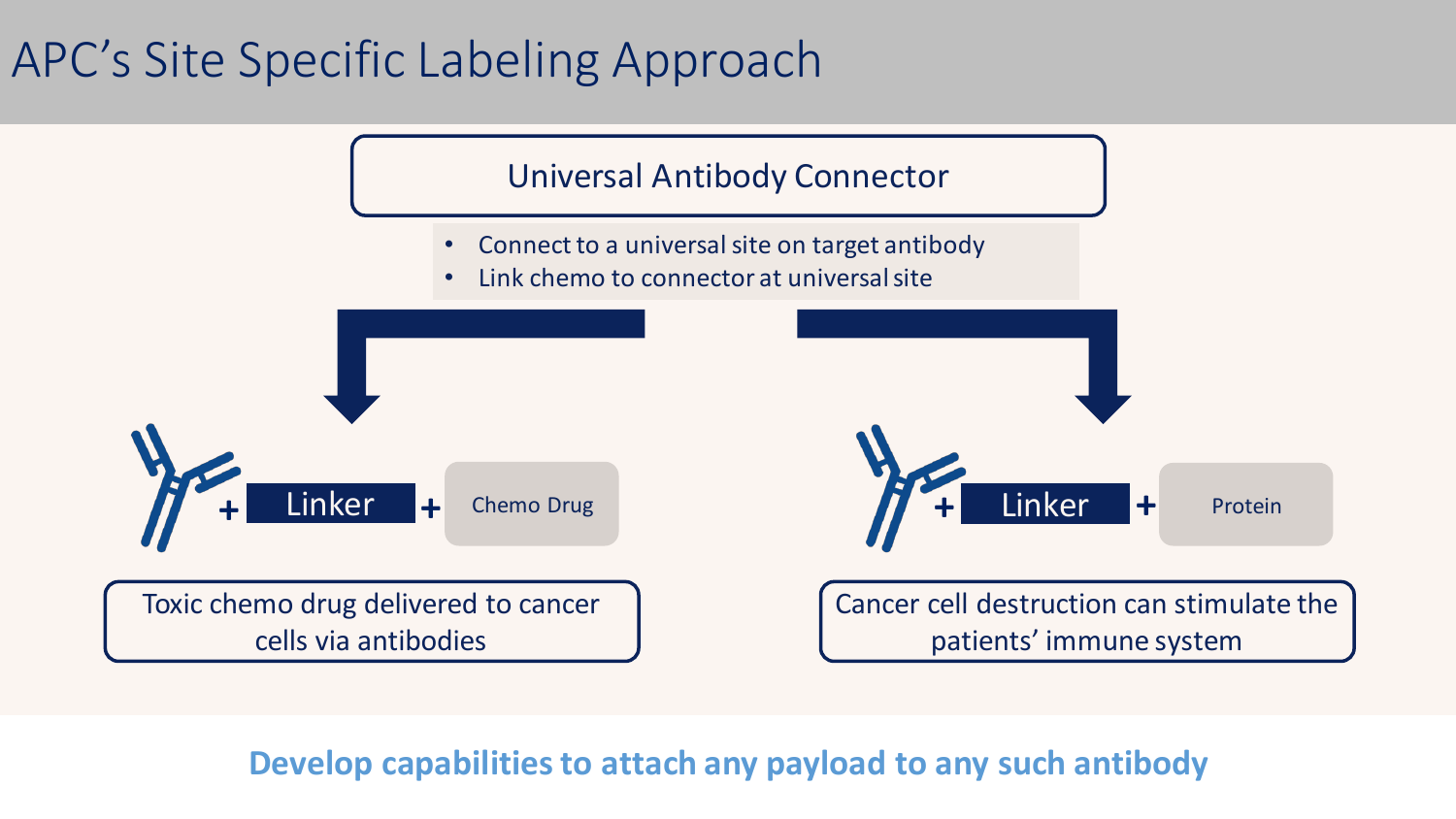### Our Two Paths to Growth

## **Licensing**

### Partners determine target + APC linker technology

Validation of APC technology

Licensing of APC technology to partner for specific target

Validation of antibody and APC technology combination

Antibody optioned from UofT +

Product Development

APC linker technology

License proprietary molecule to pharmaceutical companies for further development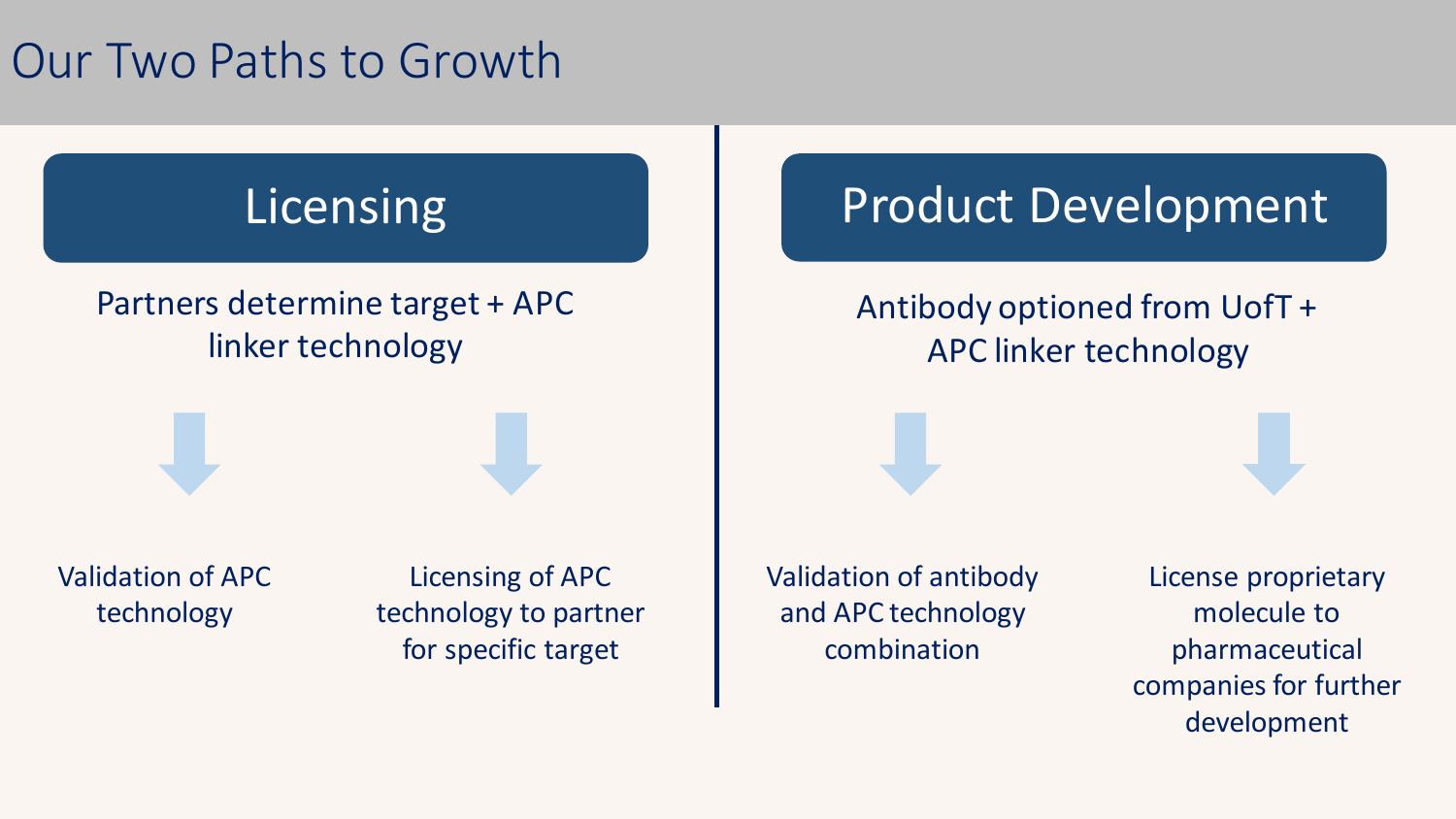### Over the Next 12 months…

1) Further establish partnerships for development of cancer therapeutics

2) Execute existing partnership projects to further validate our technology

3) Build on partnerships to create licensing and potential revenue stream opportunities

4) Develop our own proprietary molecular assets in partnership with University of Toronto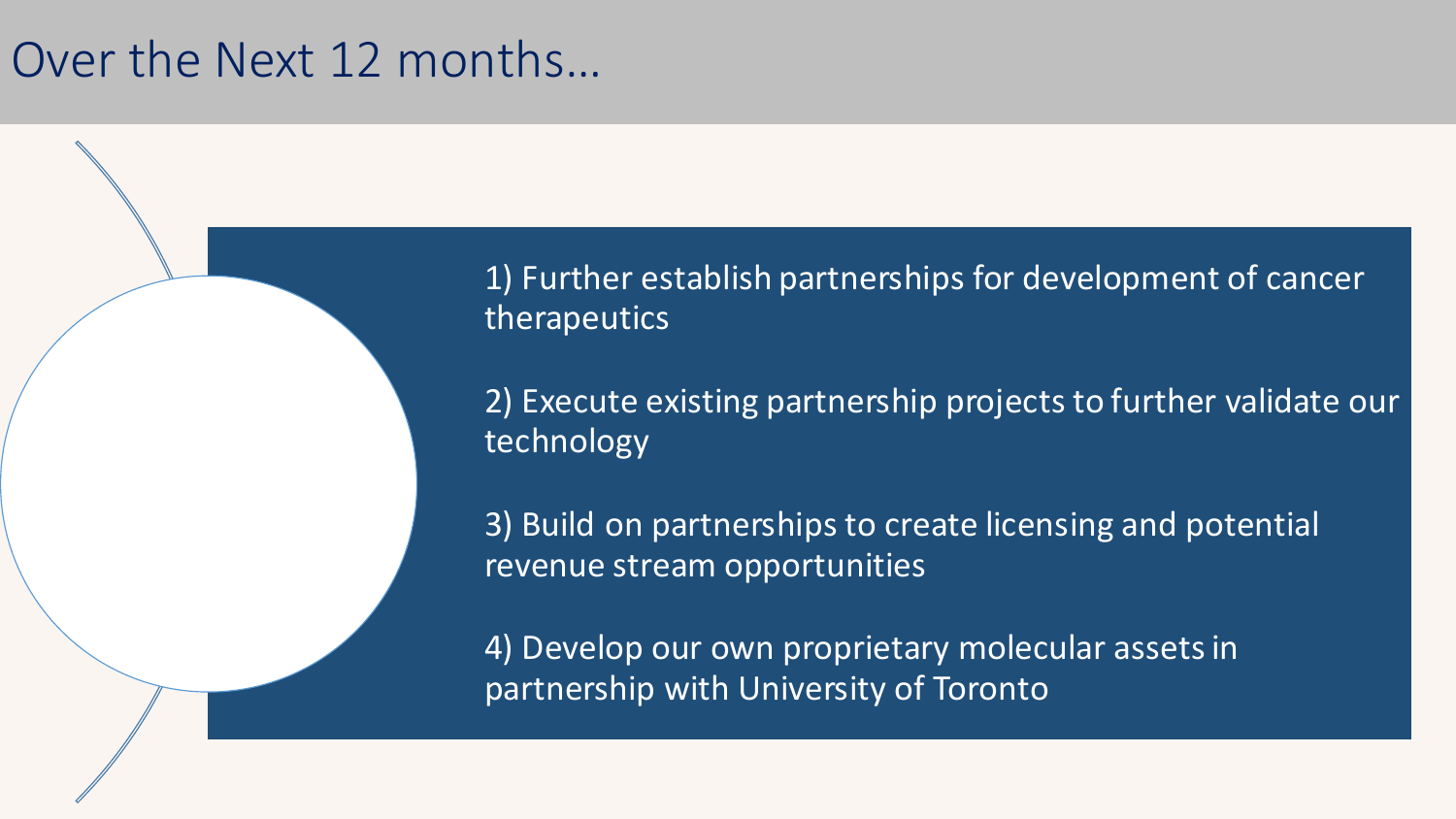### Representative Drug Conjugate Investments

| <b>Company</b>              | <b>Biotech Partner</b>  | <b>Date</b>       | <b>Potential Worth (mm)</b> |
|-----------------------------|-------------------------|-------------------|-----------------------------|
| Roche                       | Catalent                | January 2016      | \$618                       |
| <b>Tekeda</b>               | Immunogen               | <b>March 2015</b> | \$440                       |
| Genmab                      | <b>Seattle Genetics</b> | September 2014    | \$211                       |
| <b>Merck</b>                | Endocyte                | <b>April 2012</b> | \$1,000                     |
| <b>Abbott Laboratories</b>  | <b>Seattle Genetics</b> | <b>March 2012</b> | \$208                       |
| <b>Endo Pharmaceuticals</b> | Mersana                 | <b>March 2012</b> | \$270                       |
| Eli Lilly                   | <b>ImmunoGen</b>        | December 11 2012  | \$200/Drug                  |
| Pfizer                      | <b>Seattle Genetics</b> | January 2011      | \$208                       |
| <b>Novartis</b>             | <b>ImmunoGen</b>        | October 2010      | \$200/Drug                  |
| Genentech                   | <b>Seattle Genetics</b> | August 2010       | \$912                       |
| <b>Millenium</b>            | <b>Seattle Genetics</b> | December 2009     | \$290                       |
| GlaxoSmithKline             | <b>Seattle Genetics</b> | December 2009     | \$402                       |
| Amgen                       | <b>ImmunoGen</b>        | September 2009    | \$35                        |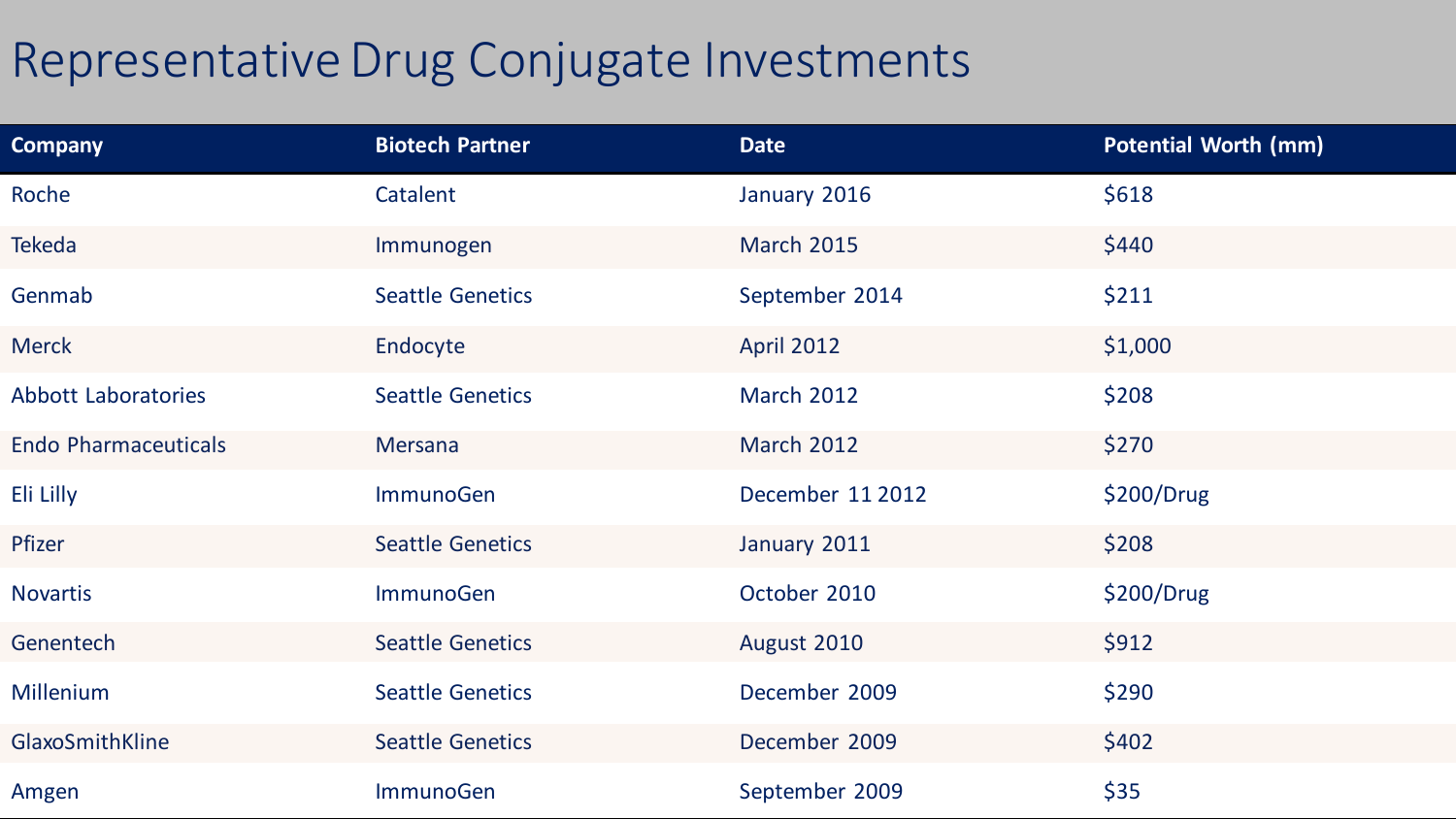

Platform technology with ability to be licensed and developed into proprietary products for APC

Partnerships could lead to earlier licensing and revenue stream opportunities

Potential near-term acquisition target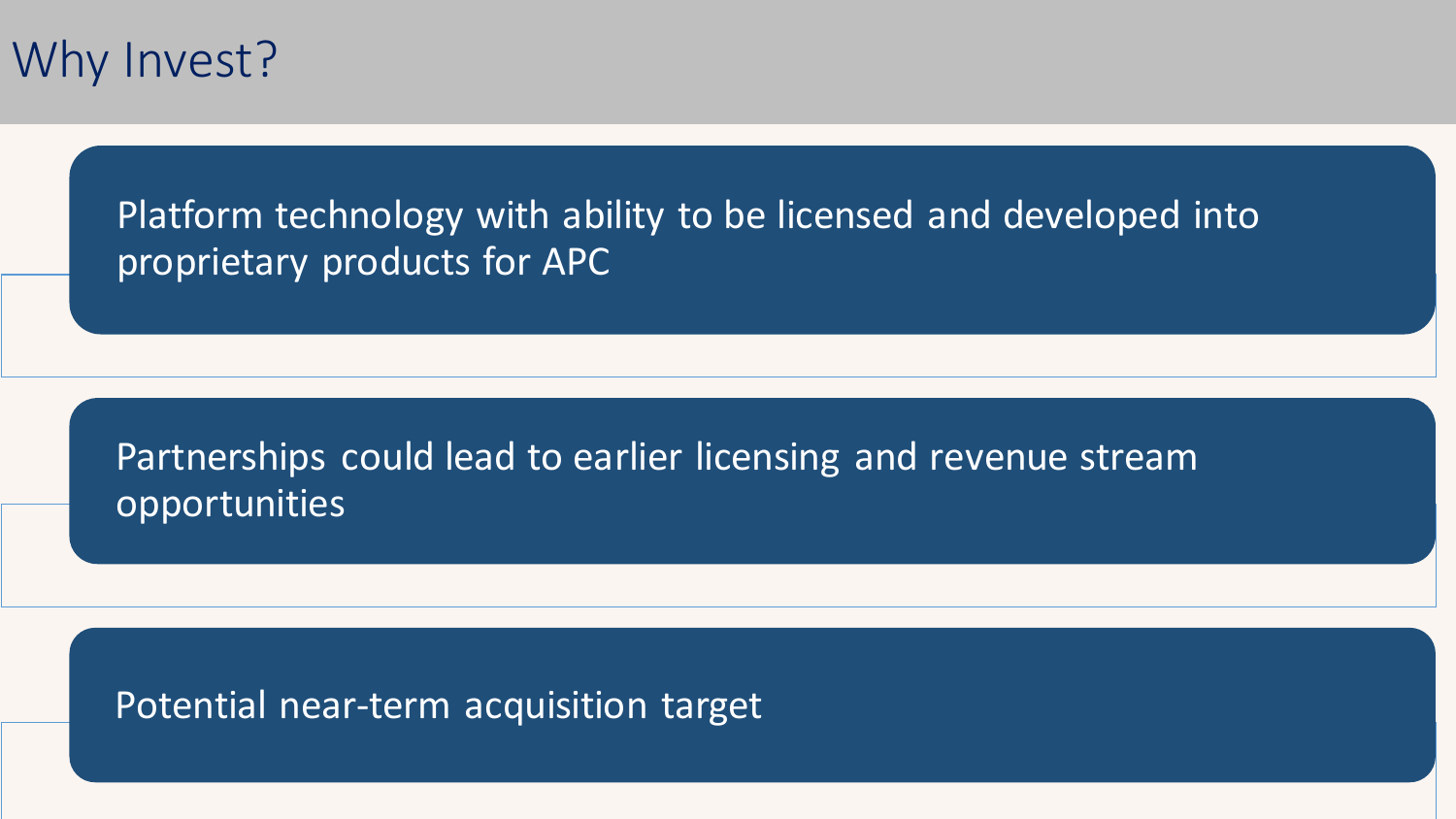## Capital Structure

| Ticker (TSX-V)                          | <b>APC</b> |
|-----------------------------------------|------------|
| <b>Shares Outstanding</b>               | 112.88M    |
| <b>Stock Price (11/03/16)</b>           | \$0.08     |
| Market Capitalization (11/03/16)        | \$9.48M    |
| Options (Avg. \$0.13)                   | 8.02M      |
| <b>Fully Diluted Shares Outstanding</b> | 120.9M     |
| Cash (04/30/16)                         | \$92.58K   |
| Debt                                    | \$151k     |
| <b>Year End</b>                         | July 31st  |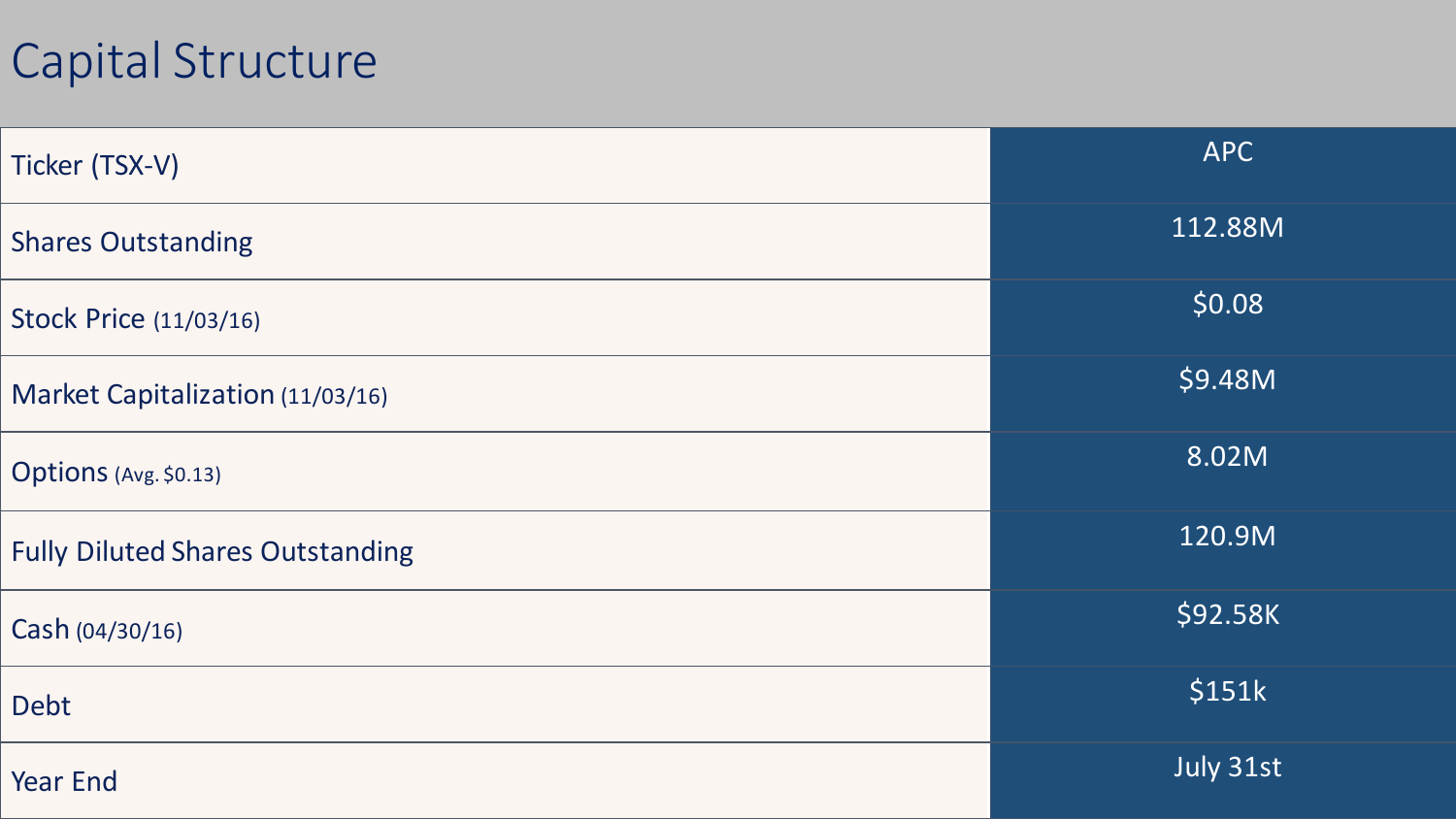### Management Team

| Dr. Allen Krantz<br><b>Chief Executive Officer,</b><br><b>Director and Founder</b> | Dr. Krantz obtained his Masters and Ph.D degrees from Yale University. From 1968 to 1980, Mr.<br>Krantz was a member of the Faculty of Chemistry at Stony Brook University, holding appointments<br>in both the Department of Chemistry and the Department of Pharmacological Sciences. Formerly,<br>Mr. Krantz has served as Vice President of Research at Syntex Research Canada and Executive<br>Vice President at RedCell Inc.                                                                                                           |
|------------------------------------------------------------------------------------|----------------------------------------------------------------------------------------------------------------------------------------------------------------------------------------------------------------------------------------------------------------------------------------------------------------------------------------------------------------------------------------------------------------------------------------------------------------------------------------------------------------------------------------------|
| <b>Kenneth Phillippe</b><br><b>Chief Financial Officer</b>                         | Mr. Phillippe is a Chartered Accountant with over 25 years' experience working with public<br>companies. Mr. Phillippe obtained a B.Comm degree from the University of Britsh Columbia in<br>1976. His former roles include Chair of the Audit Committee of Urodynamix Techologies Ltd., CFO<br>of Columbia Goldfields, and CFO of both Exchequer Resource Corp. and Secretary of Bold<br>Ventures Inc.                                                                                                                                      |
| Ella Korets-Smith<br>MSc, MBA<br><b>Business Development</b>                       | Ella is a business development and marketing professional with experience in the biotechnology,<br>pharma and medical device industries. She has a track record of closing deals and leading<br>successful marketing and business development programs. Her extensive and growing network of<br>business leaders extends her reach to customers and partners in all key markets in North America<br>and around the world. Ella has an MSc in Medical Genetics from the University of Toronto and an<br><b>MBA from Dalhousie University.</b> |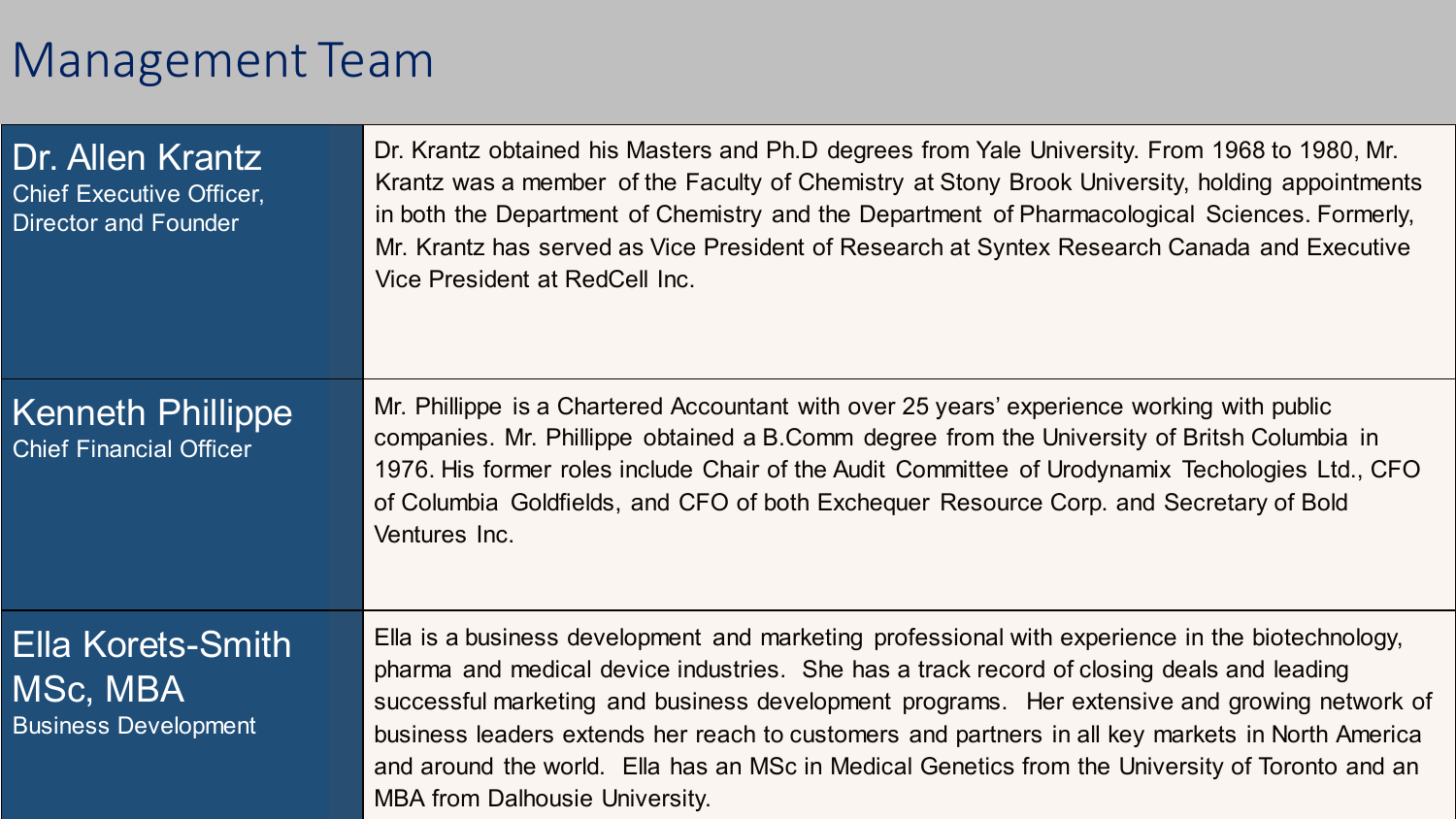### Board of Directors

| Dr. Allen Krantz<br><b>Chief Executive Officer, Director</b><br>and Founder | Dr. Krantz obtained his Masters and Ph.D degrees from Yale University. From 1968 to 1980, Mr. Krantz was a<br>member of the Faculty of Chemistry at Stony Brook University, holding appointments in both the Department of<br>Chemistry and the Department of Pharmacological Sciences. Formerly, Mr. Krantz has served as Vice President<br>of Research at Syntex Research Canada and Executive Vice President at RedCell Inc.                                                                                                                                                                                                                                                                                                            |
|-----------------------------------------------------------------------------|--------------------------------------------------------------------------------------------------------------------------------------------------------------------------------------------------------------------------------------------------------------------------------------------------------------------------------------------------------------------------------------------------------------------------------------------------------------------------------------------------------------------------------------------------------------------------------------------------------------------------------------------------------------------------------------------------------------------------------------------|
| Dr. Randal Chase<br><b>Director</b>                                         | Dr. Chase has over 40 years of experience in biotechnology and related fields. Dr. Chase began his career at<br>Bristol Meyers and Glaxo Canada Inc., where he held the positions of Director and Senior Vice President,<br>respectively. He is the former President of several companies including Quadra Logic Technologies Inc., North<br>American Vaccine and Sanofi Pasteur Canada. Dr. Chase has served as President and CEO of Immuno Vaccine<br>Technologies. Dr. Chase was the President and CEO of Shire Biologics, as well as Chairman of the Board of<br>Directors of Medicago.                                                                                                                                                |
| Dr. Gary Hayes<br><b>Director</b>                                           | Dr. Hayes graduated from the University of Manitoba in 1978. He has 27 years in clinical Family Practice, and has<br>been a medical advisor for numerous companies and sports teams that utilize his extensive knowledge of<br>therapeutics. Dr. Hayes has also been active as a Director of several publically listed companies.                                                                                                                                                                                                                                                                                                                                                                                                          |
| <b>Jean Bellin</b><br><b>Director</b>                                       | Jean Bellin has more than 25 years' experience in the pharmaceutical industry. He began his career with 12 years<br>at Eli Lilly & Company, holding positions in sales, marketing and general management in Brazil, the US, the<br>Scandinavian countries, and Italy. He then founded and served as Managing Director of Dupont Pharma Italy. In<br>1993, Mr. Bellin became head of the international division of UCB, a \$2 billion publically traded, biopharmaceutical<br>group based in Brussels, Belgium. Mr. Bellin received his Bachelors degree in Economic, Political and Social<br>Sciences from the Universitaries Saint Louis in Brussels and a license in applied economic sciences from<br>Catholique de Louvain in Belgium. |